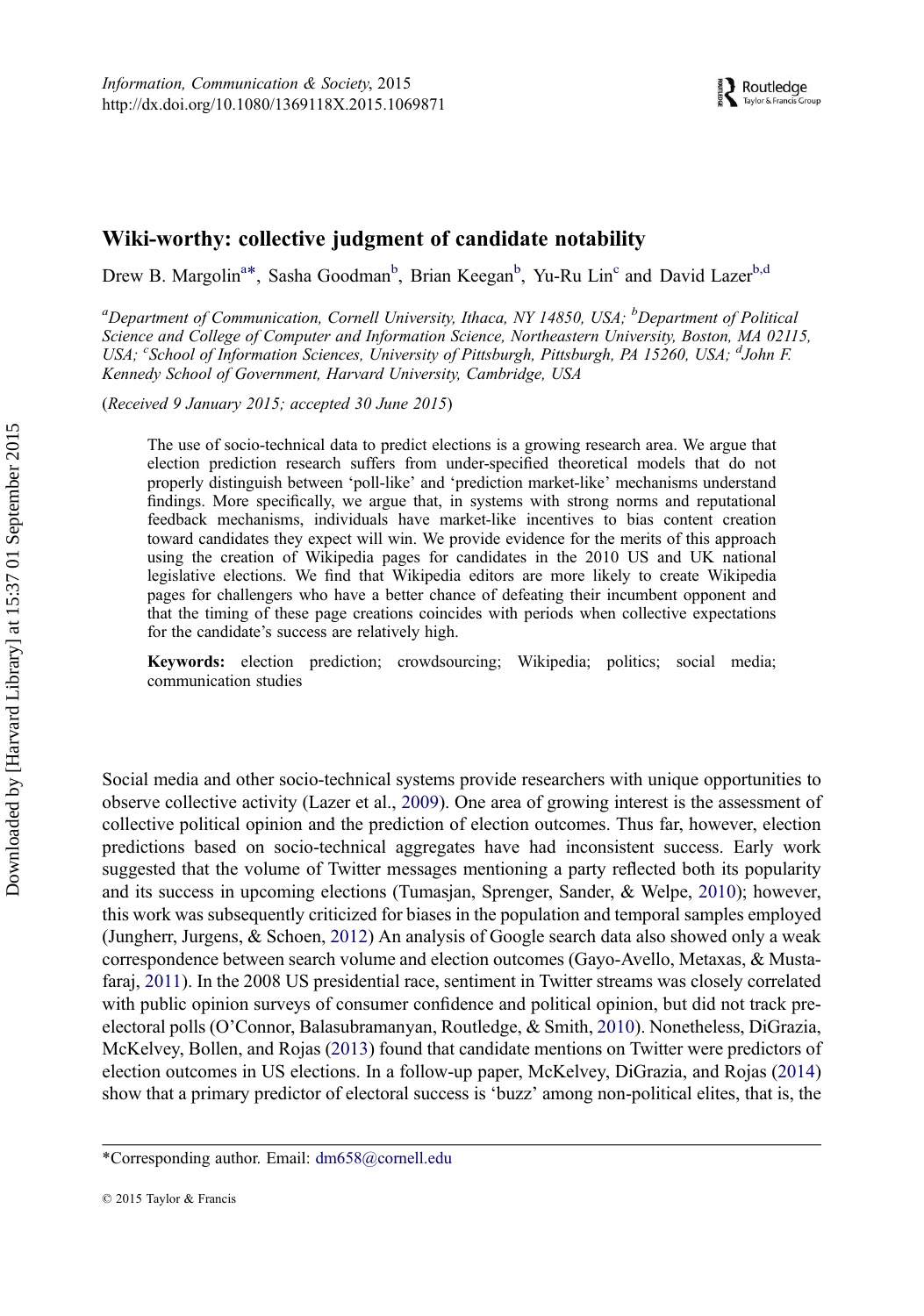extent to which a candidate draws chatter from the public. Unankard, Li, Sharaf, Zhong, and Li ([2014\)](#page-16-0) also show that elections can be predicted from sentiment using 'sub-event' analysis.

We argue that these conflicting findings are partly the result of an underspecified theoretical model that explains why data from socio-technical systems should reflect prospective election outcomes. The absence of an explicit theoretical explanation makes it difficult to identify the boundary conditions and adjustments required to generalize findings from one dataset to another. When predicting elections from socio-technical system behavior, researchers should differentiate between two distinct theoretical models: polls, in which individual behavior is viewed as a representation of that individual's personal attitudes regarding a topic; and *prediction markets*, in which an individual's behavior is viewed as a representation of their expectations about the collective attitudes of others (Arrow et al., [2008](#page-15-0); Sunstein, [2006\)](#page-16-0). We do not suggest distinguishing these models because we expect one to be superior. There may be cases where both mechanisms operate independently and others in which one may be dominant. By distinguishing them, however, researchers can anticipate the influence of each within a particular dataset and calibrate their methods and interpretations accordingly.

To highlight the importance of prediction market-like behavior in a socio-technical system, we show the correlation between election outcomes and a socio-technical behavior that is regulated to restrict the influence of poll-like mechanisms: the creation of articles for political candidates on Wikipedia. Drawing on the Wikipedia history for major party challengers running against incumbents in the 2010 US and UK legislative elections, we show that while the majority of challengers do not have Wikipedia pages during the campaign, contributors are more likely to create pages during the campaign for challengers who eventually win. We then provide evidence that both the act and timing of page creation are associated with a candidate's expected prospects for victory. We suggest that these results reflect prediction market-like behavior in which individuals weigh the cost and benefit of contributing based on their assessment of the likely outcome of a future event.

Though our results provide evidence that contributions to Wikipedia are motivated by expectations for electoral success, these expectations appear to be largely based on information already available in the political information environment. Specifically, we find that Wikipedia article creation contributes minimally to improvements in prediction accuracy over a baseline fundamentals model, with these contributions confined to a small number of 'competitive' elections. Thus, rather than presenting a new prediction algorithm, this paper contributes to the basic science of articulating a theoretical relationship between election outcomes and socio-technical behavior with the goal of encouraging the development of more sophisticated, theoretically based models.

## Models of election prediction

### Importance of models

Theoretical models specify a causal path between variables for which there is an observed association (Morgan & Winship, [2007\)](#page-16-0). These paths help to identify the boundary conditions under which the association should be expected to generalize. For example, in predicting disease incidence, if Google searches for 'flu' correlate with the number of cases of flu *because* most searches are performed by people who have symptoms, it follows that if the mix of reasons for 'flu' searches changes, this method will become less reliable (Lazer, Kennedy, King, & Vespignani, [2014\)](#page-15-0).

Election predictions from socio-technical systems rarely make their theoretical models explicit. Most predictive models measure sentiment and stated intentions of large numbers of individuals, implying that their underlying model is that of a political survey. Unfortunately, proper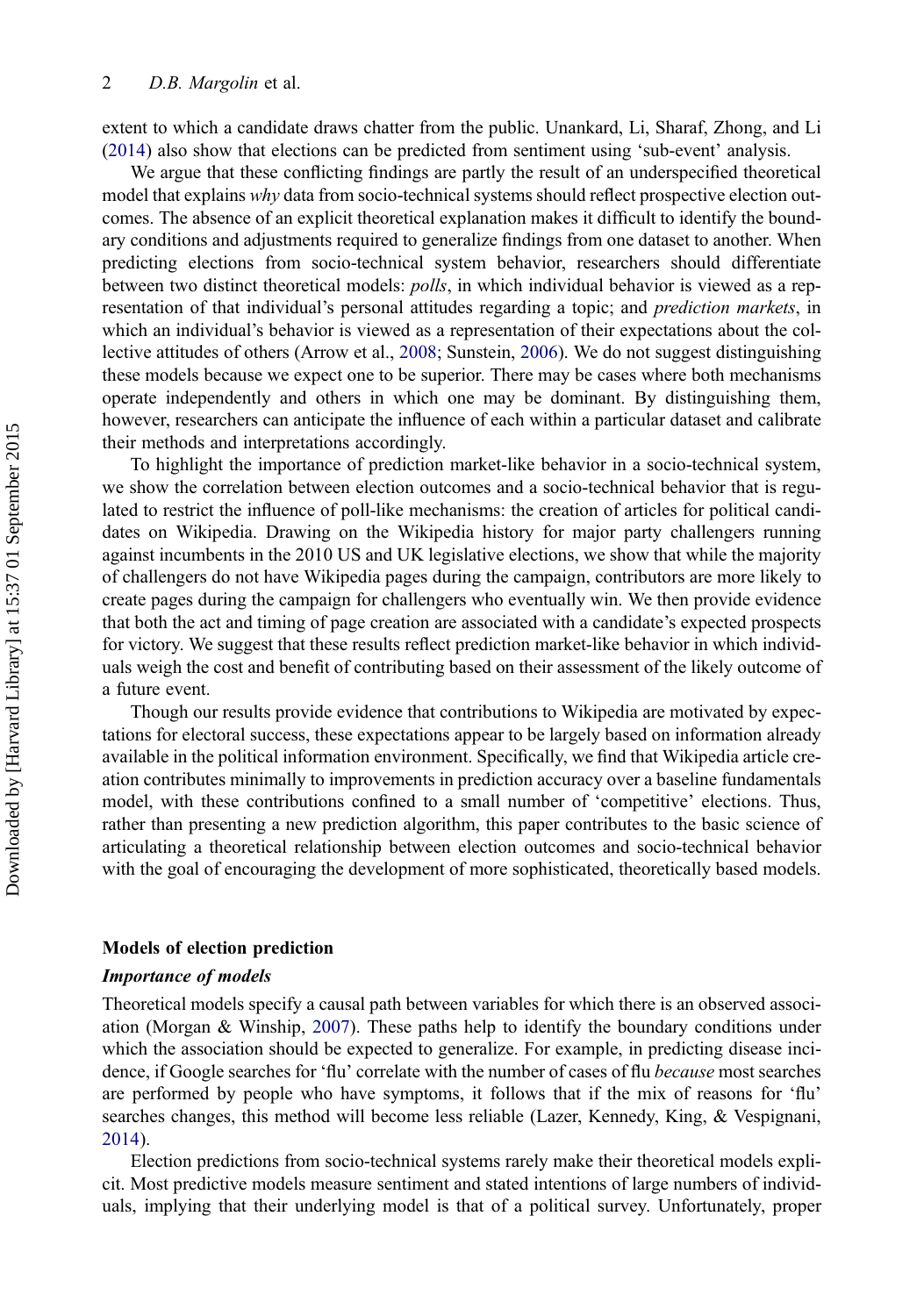surveys require representative sampling and/or adjustments to produce reliable estimates of public opinion (Hayes, [2005\)](#page-15-0), and representative sampling is difficult to achieve with most sociotechnical data because participation in most systems is both non-random and self-selected (Heckman, [1979](#page-15-0); Lin, Margolin, Keegan, & Lazer, [2013\)](#page-16-0). Perhaps for this reason, election prediction studies do not explicitly claim that they are approximating polling methodology.

Furthermore, claims to approximate polls are often unnecessary for making successful predictions. Political scientists have been successful at predicting elections using *fundamentals models*, in which economic or other structural indicators of a voting population's general satisfaction or mood are used to predict the success of incumbent political candidates (Nannestad & Paldam, [1994\)](#page-16-0). Socio-technical aggregates, such as 'buzz' on social media (McKelvey et al., [2014\)](#page-16-0), may similarly reflect a property of the body politic that is distinct from individuals' sentiments about specific candidates but nonetheless correlated with election outcomes.

### Prediction markets

An alternative theoretical model is the prediction market (Sunstein, [2006](#page-16-0)). Whereas polls work by aggregating a representative sample of individuals' personal attitudes, prediction markets work by aggregating individuals' estimates about the attitudes of the public as a whole (Sunstein, [2006\)](#page-16-0). In essence, where polls ask 'what do you think about this candidate?', prediction markets ask 'what do you think the majority of other people think about this candidate?'

In general, the success of prediction markets for predicting election outcomes is comparable to that of polls (Berg, Nelson, Rietz, [2007](#page-15-0); Rothschild, [2009\)](#page-16-0). The two methods have distinct boundary conditions, however. Prediction markets do not rely on representative sampling. Rather, the key conditions for prediction markets are that: (1) individuals have access to some information about others' attitudes; and (2) a mechanism is in place to pressure those with poorer information to participate less actively than those with superior information. In ideal prediction markets, this mechanism is the financial risk taken when betting on an election outcome. Financial incentives are not required, however. So long as those with better information about the election outcome are rewarded for voicing their prediction and those with poorer information are discouraged from doing so, the system as a whole will solicit relatively accurate predictions (Sunstein, [2006\)](#page-16-0).

This condition can be met, to varying degrees, in socio-technical systems. Within social media, for example, individuals are often sensitive to the demands of their audience (Marwick & boyd, [2011](#page-16-0)). In particular, some topics are only legitimate subjects of conversation in some circles or sub-communities (Cattani, Ferrani, & Allison, [2014\)](#page-15-0). Reputational risk can then play the role that financial risk plays in classic prediction markets, as those who deviate from the prescribed set of topics may lose reputation within or attention from the community. It thus behooves participants to consult knowledge of a topic's status within the audience as a whole before taking a risk to venture a claim about it.

The outcome of an upcoming election is likely to play a role in topic selection because likely winners are more relevant to the audience. A topic has high information utility when it 'can aid individuals in making future decisions, in political contexts and beyond' (Knobloch-Westerick & Kleinman, [2011](#page-15-0), p. 171). Information about candidates likely to win an election has higher utility than information about candidates whose prospects are effectively moot. These candidates can be described as having political relevance because they have or are expected to gain power (Schweitzer, [2012\)](#page-16-0).

Political relevance and information utility guide the attention of both audiences and traditional media. Incumbent politicians obtain more media coverage than challengers (Hopmann, de Vreese, & Albaek, [2011;](#page-15-0) Tresch, [2008](#page-16-0)), while candidates who are more likely to win their election receive increased scrutiny in the form of tougher questions from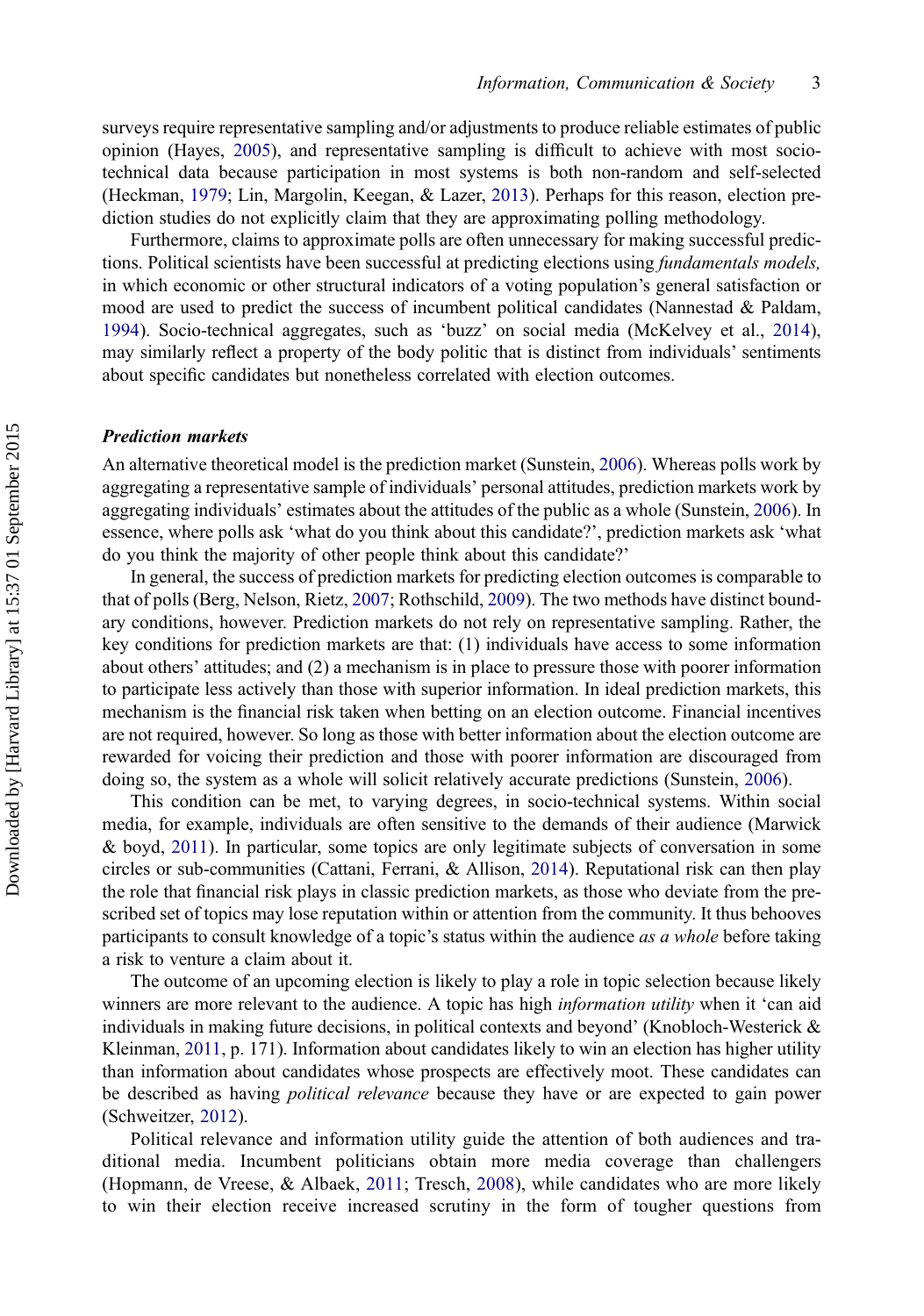interviewers (Gnisci, Van Dalen, & Di Conza, [2014](#page-15-0)). In response to learning that a candidate is increasing in public support, individuals construct more thorough evaluations of candidates and build arguments to support their opinion of the candidate (Mutz, [1997](#page-16-0)).

Information about the likely outcomes of elections is also generally easily accessible due to the media's tendency to provide 'horse-race' coverage (Mutz, [1995](#page-16-0)). In fact, prediction market participants tend to rely on published polls for their information and thus market predictions tend to lag polls (Jackman, [2015](#page-15-0)). Thus, when there are strong incentives to behave and speak in a relevant way, many participants in socio-technical systems should be able to discriminate between relevant and moot candidates, while those who cannot are encouraged to keep quiet.

## Normative pressures and the selection of discourse on Wikipedia

#### Wikipedia as fact collector

Like its contemporary innovations in communication technology, Wikipedia is an open access platform in which anyone may contribute (Anthony, Smith, & Williamson, [2009](#page-15-0)). However, unlike other socio-technical systems such as Twitter or Facebook, Wikipedia has an explicit purpose: the accumulation of verifiable facts from reliable sources presented in a neutral point of view (Wikipedia, [2014a](#page-16-0), [2014b\)](#page-16-0). Every Wikipedia article is thus assembled according to the same set of general rules with the same basic purpose.

Publication on Wikipedia is governed by a strict *gate-keeping* process (Barzilai-Nahon, [2008\)](#page-15-0). Contributors may gather and provide information from a wide variety of sources, but any contribution that does not meet Wikipedia's standards is likely to be edited and removed. Authors who continually violate Wikipedia's norms can have their reputation damaged and, eventually, be locked out of making further contributions to the site. Thus, when Wikipedians contribute to an article, they take a modest but real reputational risk.

The strict enforcement of these norms has led Wikipedia to demonstrate a surprising level of timeliness in updating information in response to current and breaking news events (Keegan, [2013\)](#page-15-0) as well to its becoming a site of active editing of information about political candidates and elections (Brown, [2011](#page-15-0); Neff et al., [2013](#page-16-0)). The site is also commonly used by journalists in compiling their own coverage (Messner & South, [2011](#page-16-0)). All of this is achieved without a central editor or specific strategy (beyond fact accumulation). Rather, the site is successful because the norms are largely effective, enforced, and followed (Reagle, [2010](#page-16-0)).

#### What is wiki-worthy? Rules for article creation on Wikipedia

The first regulatory norm imposed by Wikipedia is the insistence that all information in Wikipedia be *verifiable*. All contributions to Wikipedia should carry a citation to a credible, external source that corroborates the claim's content. This rule discourages frivolous contributions that can over-whelm the system of collective evaluation (Margolin & Monge, [2013\)](#page-16-0). Content contributors must provide research to minimize the effort that other editors must invest to test their assertions.

Wikipedia also imposes an additional burden called the *notability* standard. This standard governs which topics may have a stand-alone article. Notability limits the collective burden of evaluating verifiable but potentially irrelevant information:

Wikipedia's concept of notability applies this basic standard to avoid indiscriminate inclusion of topics. Article and list topics must be notable, or 'worthy of notice'. Determining notability does not *necessarily* depend on things such as fame, importance, or popularity – although those may enhance the acceptability of a subject that meets the [subject specific] guidelines. (Wikipedia, [2014c\)](#page-16-0)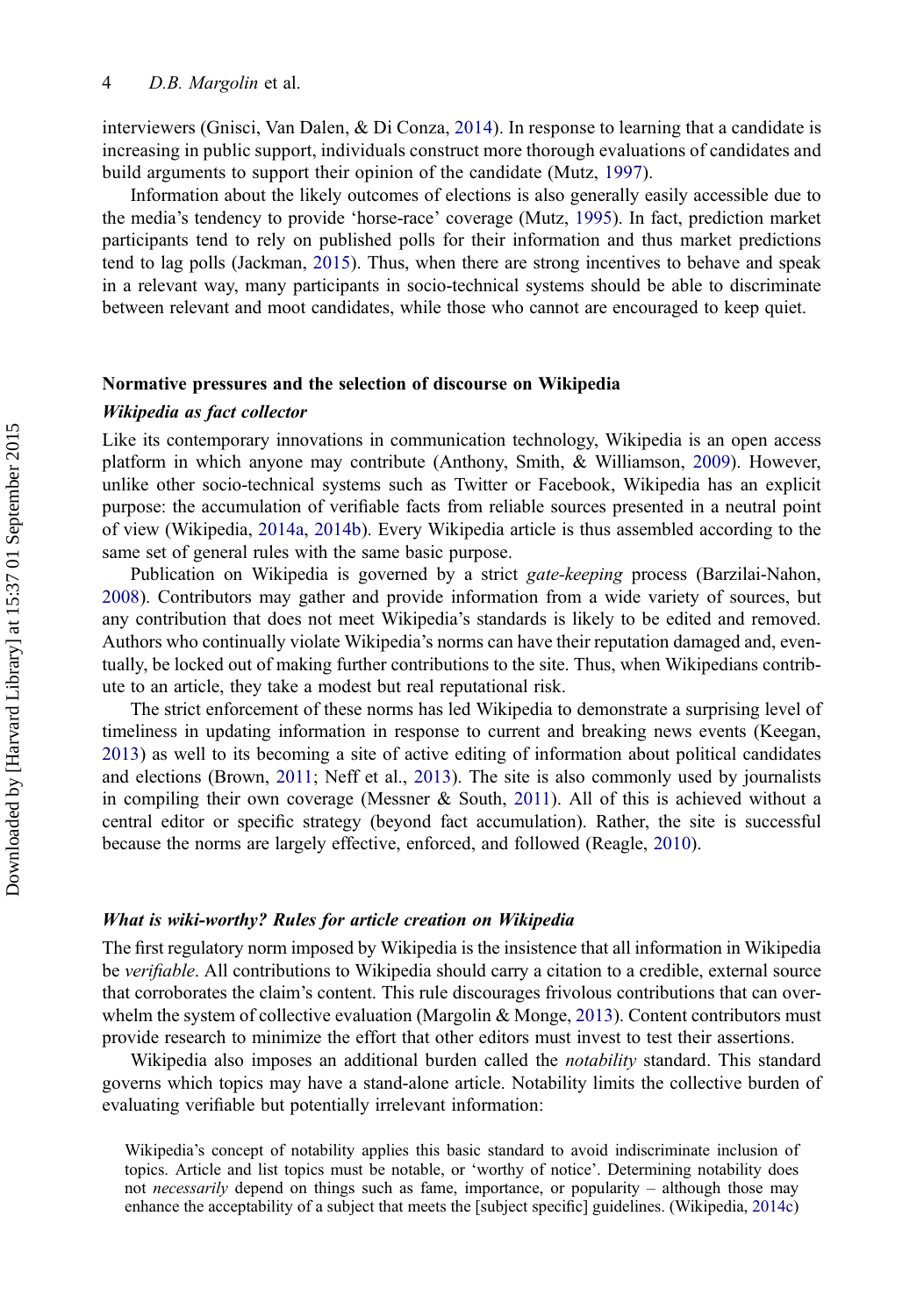These two norms – verifiability and notability – put reputational pressure on contributors. Specifically, when a contributor creates a Wikipedia page for a topic, such as a political candidate, they do so with the expectation that others will share their judgment that the topic is notable. This expectation then justifies the contributor's research efforts to make the claims verifiable.When a candidate's notability is questionable, it is not worth finding verifiable information about them because it is very likely that the article will be taken down, anyway. Thus, in a coarse manner, Wikipedia's rules create a 'market' in which reputational risks encourage individuals to 'bet'their research efforts only when they expect that other editors in the community will accept the candidate's notability.

### Notability, article creation, and election outcomes

The Wikipedia notability criterion is applied differently for different subject matter. For politicians, those who hold national or regional office are automatically considered notable. By contrast, mere candidates for such offices, as well as holders of local office only, are not (Wikipedia, [2014d\)](#page-16-0). Rather, to become notable, these candidates must be judged as 'famous', 'important' or 'popular' by the community.

Consistent with these rules, the majority of challenger candidates in national elections do not have their own Wikipedia pages prior to the election. Out of 349 challengers from the two major parties in the 2010 US races for the House of Representatives, 194 had never had a Wikipedia article before or as of the day of the election. Nonetheless, at least 54 major party challengers had articles created about them during the 12 months prior to the election. This variation reflects the collective judgment of Wikipedians about each candidate's notability based on the political information environment (Mutz, [1995](#page-16-0); Schweitzer, [2012\)](#page-16-0).

Do a candidate's prospects for electoral success play a role in the assessment of notability? According to Wikipedia policy, they should not. The guidelines state 'notability is not temporary', and therefore a candidate's notability should not be contingent on their future success (Wikipedia, [2014c](#page-16-0)). Nonetheless, the fact that 'fame, importance, or popularity … may enhance the acceptability of a subject [as notable]' suggests that there may be a correlation between notability and a candidate's prospects (Wikipedia, [2014c](#page-16-0)). Some Wikipedians may also be aware of cases where, based on fundamental factors such as a party's history of success in a district, a candidate is likely to prevail. Creating an article for such a candidate would both serve the public's need for information in the short term and be likely to pass the notability standard in the longer term when the candidate takes office. By contrast, campaigns that have little chance of success will neither appear notable in the short term nor pass the notability standard over time.

#### Testing for the prediction market mechanism

These arguments suggest two related propositions: (1) that there will be an association between the creation of Wikipedia articles and electoral outcomes; and (2) that this association will be at least partly attributable to prediction market-like mechanisms in which individuals' behavior is motivated by expectations of election outcomes. First, to test for this association, we describe candidates who have articles created for them during a campaign as being 'wiki-worthy' and formalize our first hypothesis as follows:

H1: Wiki-worthiness will be associated with electoral success (candidates that have Wikipedia articles created about them during an election campaign are more likely to win elections).

Next, we attempt to isolate the role of expectations in producing this association. There are a number of plausible alternative explanations for an association between wiki-worthiness and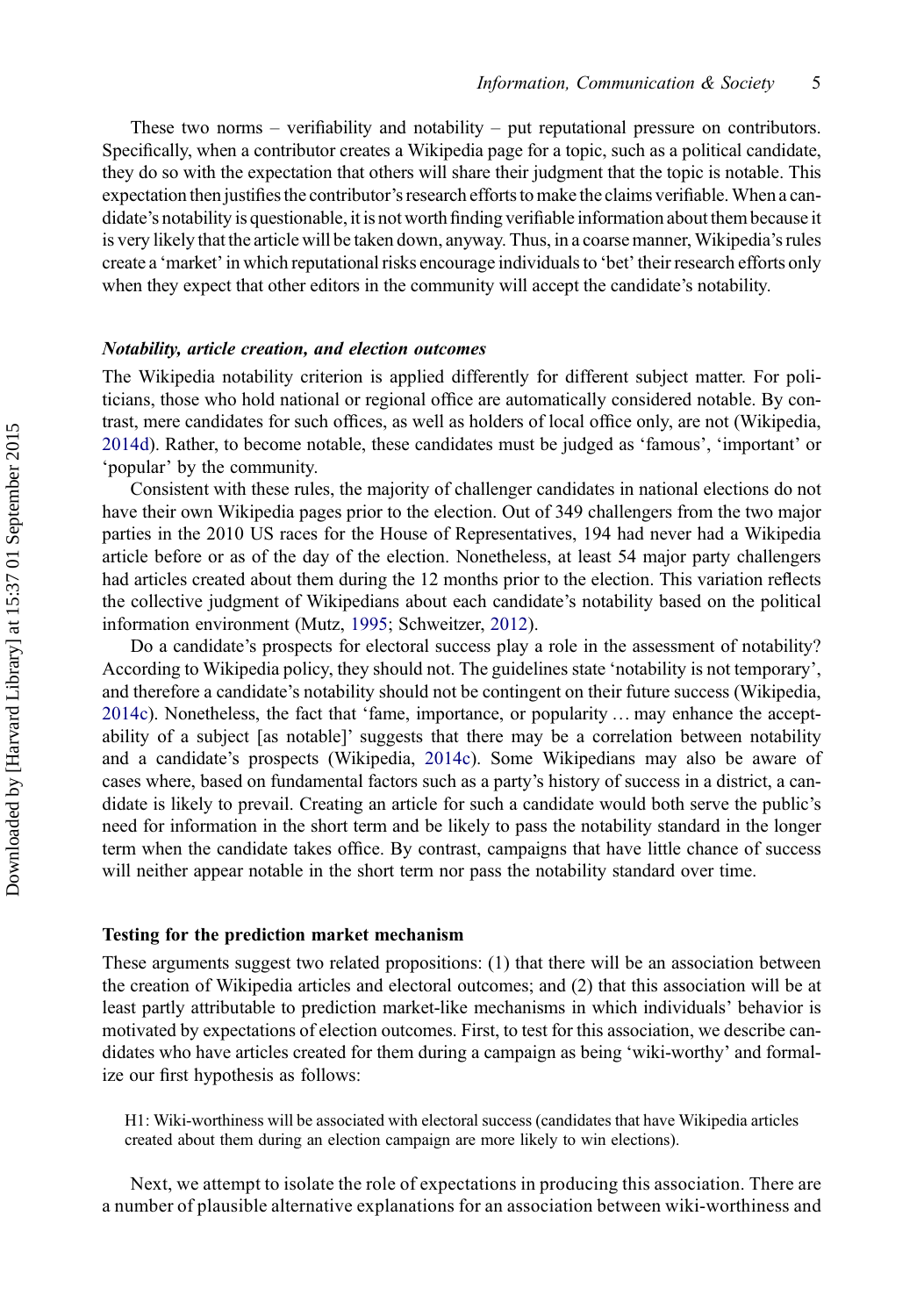### 6 D.B. Margolin et al.

electoral success. First, the causal order may be the opposite of that specified by our model. That is, rather than articles being created because Wikipedians observe that a candidate has a substantial probability of success, the creation of the article during the campaign may itself significantly increase this probability. Another possibility is that the relationship between wiki-worthiness and electoral success is due to some third factor that both increases verifiability or notability and is associated with candidate success. In particular, both attention from national news media and money spent by the campaign should each lead to more information being available about a candidate, increasing verifiability. These factors are also likely to be associated with success (DiGrazia et al., [2013;](#page-15-0) Erikson & Palfrey, [1998;](#page-15-0) Grossman & Helpman, [2001\)](#page-15-0). Similarly, whether a candidate has held local office prior to the election may be associated with notability and also with success (Jacobsen, [1989](#page-15-0)). If expectations for election outcomes are at least partly responsible for the association between wiki-worthiness and candidate success, the relationship should remain significant when controlling for these factors:

H2: Controlling for endogeneity and alternative (non-expectations based) causes, wiki-worthiness will be associated with electoral success.

Another way to address the role of expectations in the process of article creation is to examine when articles are created. The expectations for a candidate's success can vary over the course of the campaign year. When new information, such as new polls or the development of a scandal or controversy, emerges, the projected outcome of an election may be adjusted (Campbell, [2012\)](#page-15-0). If expectations are one of the mechanisms behind article creation, then:

H3: During the campaign year, a Wikipedia article will be more likely to be created for a candidate when expectations for the candidate's success are higher.

The primary aim of our analysis is to explain the mechanism that leads to the association between Wikipedia article creation and electoral success. Nonetheless, to the extent to which there is a consistent relationship between Wikipedia article creation and electoral success, this raises the question of whether including article creation as a variable in prediction models can improve model performance over baseline models. We thus ask:

RQ1: Controlling for other factors, are candidates deemed wiki-worthy more likely to win elections?

### Method

#### Data and measures

#### Candidate selection

Data for the study were drawn from the 2010 US Congressional elections and the 2010 UK parliamentary elections. We restrict the analysis to candidates from 'major' national parties: Democratic and Republican parties in the United States; Liberal Democrats, Conservative, and Labour parties in the United Kingdom. This limits the chances that observed effects are due to a bias against particular small parties. We also restrict our main analysis to 'challenger' candidates. We define a major party 'challenger' as a candidate who is running on behalf of a major party for a seat that is currently occupied by an incumbent individual who is running (again) for that seat ( $N = 349$  in United States;  $N = 952$  in United Kingdom). We focus on these candidates because their opponent's Wikipedia status is the same across all cases since all incumbents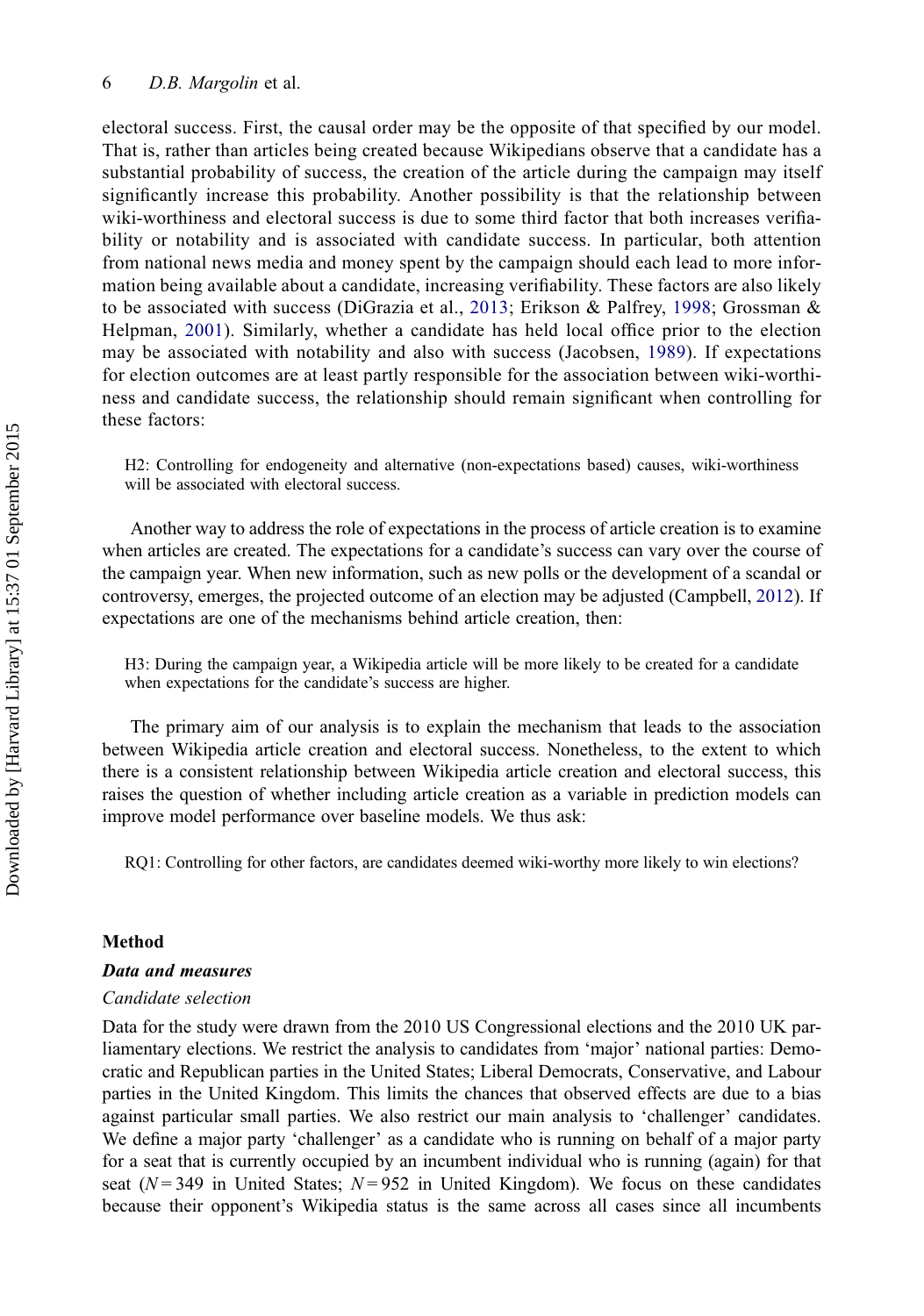possess articles prior to the campaign. Special elections that did not occur on Election Day (2 November 2010) in the United States were not included.

## Election variables

The data for the US House races were drawn from the Federal Elections Commission report of election results (FEC, [2010](#page-15-0)) and include the name, party, incumbency status, and number of votes received for all registered candidates in each race for the House of Representatives in the 112th Congress. The same variables are obtained for the UK parliamentary races from the Guardian's report of election results (UK election results, [2013](#page-16-0)).

Vote-share. The percentage of the total votes in a race that a candidate received.

Winner. Whether the candidate received the greatest share of votes in their respective race.

Prior party vote-share. The vote-share received by the candidate who ran for the same seat from the challenger's party in the prior election cycle for that district.

#### Wikipedia variables

Wikipedia makes data available about its content and users publicly available through the MediaWiki  $API<sup>1</sup>$  $API<sup>1</sup>$  $API<sup>1</sup>$  as well as other public data. Every version of an existing Wikipedia article since 2002 (i.e. those that have not been deleted) is archived along with meta-data including the date and time of any edit to the article. For each candidate with a currently existing (i.e. not deleted) Wikipedia article, the article creation date was used to assign the following dummy codes to each challenger:

Long-standing page. Article was created more than 365 days before the election.

Page created during campaign. Article was created less than 365 days before the election. This measure excludes deleted pages, for which creation dates are not available.

Page created during campaign robust. The same as page created during campaign with the addition of all deleted pages (i.e. assuming that they were all created during this time period).

Page created month. The month (from 1 to 12) prior to the election that a page received during the campaign was created (e.g. a page created in December,  $2009 =$  month 2).

Page-views. The cumulative number of requests for viewing or editing that a candidate's article received via the Wikipedia website over the last 4 months of the campaign, reflecting the number of times an article is requested for reading by unregistered editors.<sup>[2](#page-14-0)</sup>

## Campaign variables

Mentions in news media. To estimate the quantity of verifiable material available to Wikipedia contributors, we count the number of times each candidate is mentioned in the top 25 newspapers by national circulation over the last 4 months of the campaign. These data were collected through the Daylife query APIs.<sup>[3](#page-14-0)</sup> Articles were considered to mention a candidate if the string '[first name] <space>[last name]' was printed in the article along with a reference to the office they were seeking '[House] or [Rep.]' or their political party. This high recall method should minimize underestimation of a candidate's verifiability, thus creating a more rigorous challenge for our hypotheses. The mention counts represent the total number of articles in which the candidate's name appeared in these sources within the specified time range.

Campaign expenditure. The total amount of money spent by each candidate's campaign is drawn from the FEC report field TTL\_DISB and divided by 1000 for ease of interpretation. Data on the timing of this spending were not available.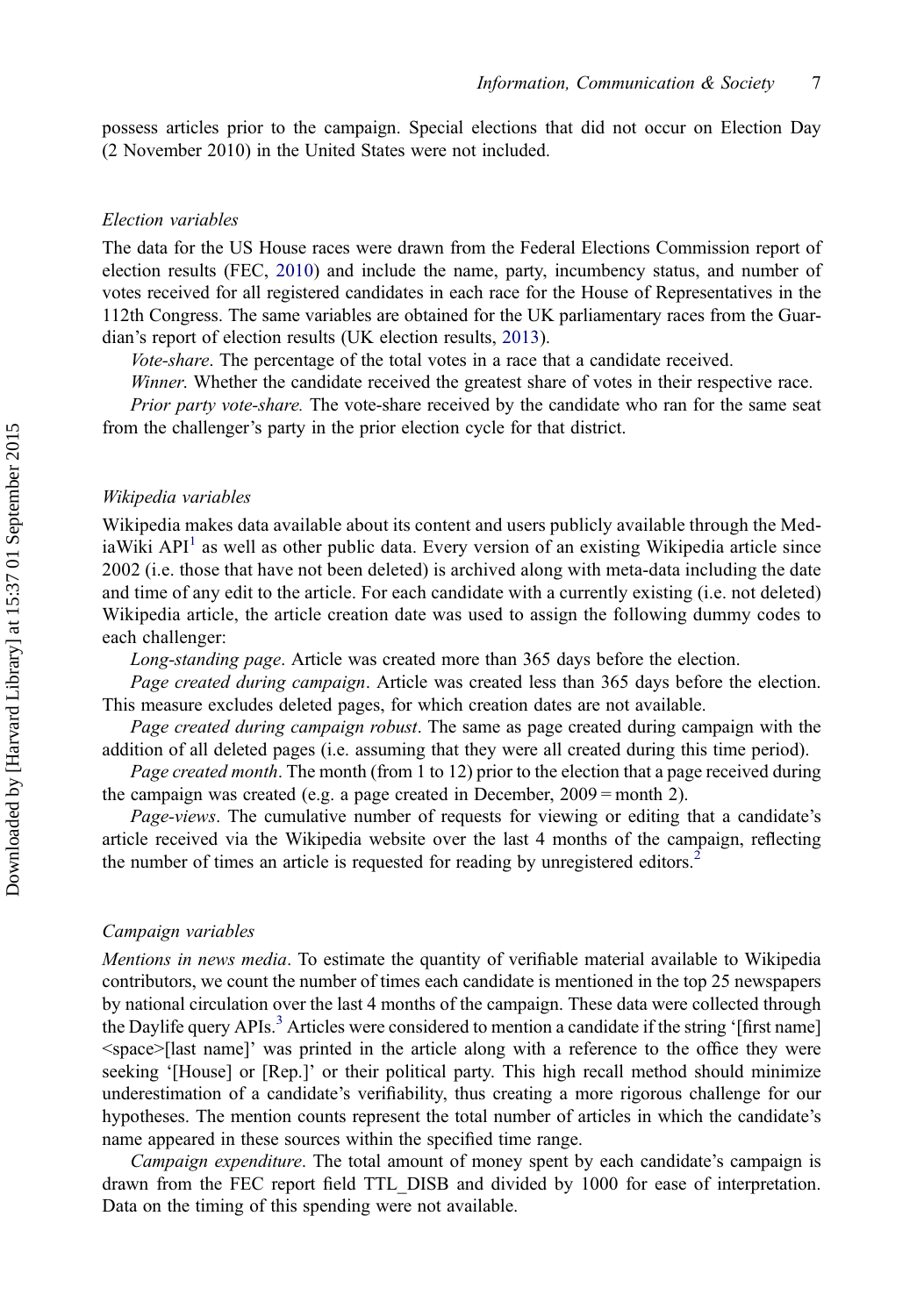Local office holder. Whether the candidate has ever held a local elected political office (Jacobson, [1989](#page-15-0)). These data, provided courtesy of David Rohde, were only available for the US candidates.

Party. In US mid-term elections, the performance of candidates from the President's party is often correlated with the president's approval rating (Campbell, [2012\)](#page-15-0). We thus mark each US challenger with a dummy code indicating whether they are in the President's party (Democrat  $= 1$ ) or the other party (Republican  $= 0$ ).

Recent Cook expectations. The Cook Report<sup>[4](#page-14-0)</sup> publishes expected outcomes for US Congressional races on a weekly basis. Cook creates these expectations based on a complex integration of information available in the political information environment and is known as a reliable representation of expert opinion on likely race outcomes (Campbell, [2012\)](#page-15-0).

The Cook Report categorizes each race into one of eight ordinal categories: Solid Democratic, Likely Democratic, Lean Democratic, Democratic Toss Up, Republican Toss Up, Lean Republican, Likely Republican, and Solid Republican. These scores were transformed to reflect the prospects of success for the challenging candidate, ranging from 'Solid Incumbent' (scored as 1) to 'Solid Challenger' (scored as 8). For the periods observed no challenger ever received a greater than 'Toss Up Challenger' (scored as 5) rating. The last report issued in each month was used to assess each candidate's prospects for success at the beginning of the next month.

#### Model specification

To test Hypothesis 2, we run logistic regressions predicting both article creation and election outcomes. In addition to the control variables likely to be associated with Wikipedia's standards, we include two other control variables that are likely to be associated with electoral success: prior vote-share and the challenger's party, as a check of robustness to insure that the observed relationship is not the artifact of some other, less well understood mechanism. To test Hypothesis 3, we employ the Cook Report assessment as an operationalization of expectations in a hazard model for the timing of article creation.

To address RQ1, we include all controls used in the logistic regressions as each is generally a leading indicator of electoral success. To evaluate our prediction models, we use 200 iterations where a random 80% of cases are drawn for training and the remaining 20% are used for testing. We then compare models relying on control variables to those relying on control variables with wiki-worthiness included as a predictor.

Victory in an election is the result of an interdependent, multi-level process that involves all of the candidates in a race. In each of our US elections, there is only one major party challenger in each district, minimizing inter-dependency between cases. In the UK, however, there are three major parties. Thus, each challenger is competing against both an incumbent and, in many cases, another challenger who is in our data. We thus perform our UK analyses for each party separately as well as report results for all parties together. All analyses were performed using R-3.0.1 (R Core Team, [2013](#page-16-0)). Tables were produced using the stargazer package (Hlavac, [2014\)](#page-15-0).

## Results

Our arguments focus on challengers to incumbents who did not have 'long-standing articles.' Nonetheless, for the sake of completeness, we briefly provide information about candidates with long-standing articles as well as candidates who are running in open seat elections.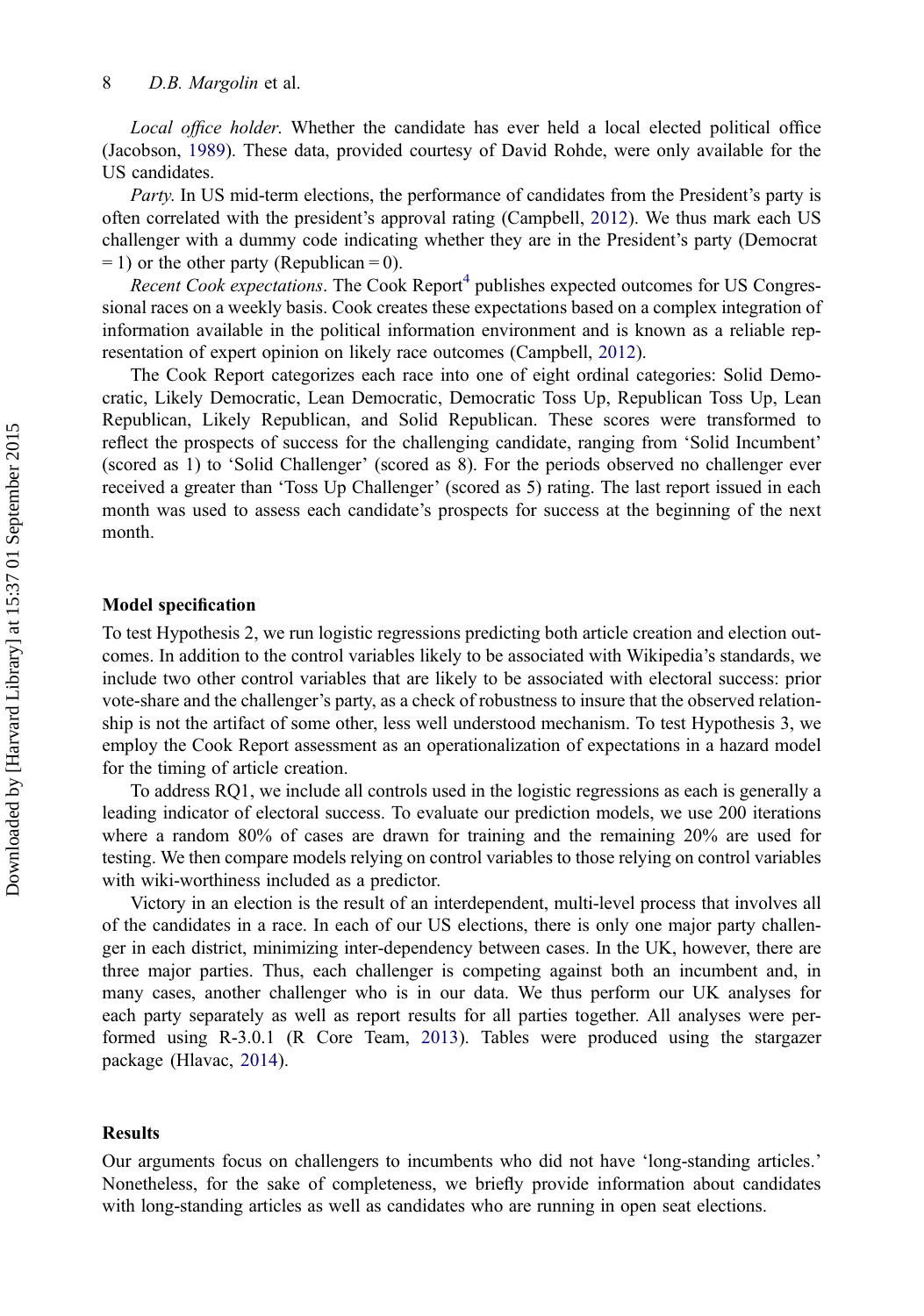Candidates with long-standing articles achieved notability prior to the campaign. This preexisting notability may reflect the candidate's relevance and may correlate with their success, but the creation of the article was not likely due to an expectation of this success. There were 71 of these candidates in the 2010 US election, with 26 (37%) of them eventually winning. By contrast, of the remaining 278 challengers who did not have an article at least one year before the election, only 30 (11%) were eventually victorious, a significant difference ( $\chi^2$  = 28.0, df = 1, p < .001). Similarly, in the UK, there were 49 candidates with long-standing articles, with 24 (49%) winning their races. By contrast, only 49 (5%) of the 903 candidates without long-standing articles were victorious ( $\chi^2$  = 109.8, df = 1, p < .001).

Open seat races are those in which there is no incumbent candidate. These races thus contain multiple candidates who may prove wiki-worthy during the campaign. In the United States, in 2010, there were 67 candidates who ran for open seats that did not have a Wikipedia article prior to the campaign year. Among these 67 candidates, 29 received Wikipedia articles during the campaign, 20 (69%) of whom were victorious. By contrast, only 5 (13%) of the 38 who did not receive articles won their race ( $\chi^2 = 19.58$ , df = 1, p < .001). In the United Kingdom, in 2010, there were 427 candidates who ran for open seats that did not have a Wikipedia article prior to the campaign year. Within these 427 candidates, 18 received Wikipedia articles during the campaign, 16 (89%) of whom were victorious. By contrast, only 103 (25%) of the 409 who did not receive articles won their race ( $\chi^2$  = 34.81, df = 1,  $p < .001$ ). Though the Conservative party took the majority of these (10 articles with 9 winners), both the Labour (6 articles, 6 winners) and Liberal (3 articles, 2 winner) showed a similar pattern. These results provide an initial indication of the relationship between wiki-worthiness and candidate success.

## Hypothesis 1

To test Hypothesis 1, we examined challengers (to incumbents) who lacked Wikipedia articles one year before the election. In the United States, 54 candidates out of these 278 candidates became 'wiki-worthy', that is, it could be confirmed that an article was created about them during the year of the campaign. Of these, 24 (44%) were victorious, compared with only 5 out of the 194 remaining candidates (3%), a significant difference ( $\chi^2$  = 71.7, df = 1, p < .001).

To be conservative in our analysis, we also include the 30 candidates about whom pages have been deleted. By assuming that these pages were created during the campaign, our analysis treats these overwhelmingly losing candidates as wiki-worthy, contrary to our theorized effect. Nonetheless, the new proportions (25 out of 84 wiki-worthy compared with only 5 out of the 194 with no page) constitute a significant difference ( $\chi^2$  = 45.0, df = 1, p < .001).

Results for the UK elections are murkier. For articles that could be confirmed to be created during the campaign year, 3 out of 8 candidates (38%) were victorious, compared with only 46 out of 822 candidates (6%) who had no article created during this time (and had no pre-existing article) ( $\chi^2$  = 14.52, df = 1, p < .001). However, this result was no longer statistically significant when the 73 deleted articles – all of which belonged to losers – were included. If we assume all 73 of these articles were created during the campaign year, candidates about whom articles were created have a lower chance of winning  $(4\% \text{ vs. } 6\%)$  though the difference is not statistically significant ( $\chi^2$  = 0.514, df = 1, p = .47). Analysis of the results by party showed that the effect only held for the Conservative party, as neither the Labour party (zero articles created during the campaign year for 196 candidates) nor the Liberal Democrats (two articles created for 379 candidates) had meaningful data. Thus, there is some support for Hypothesis 1 in the UK data, but it is much weaker and relies on very small samples.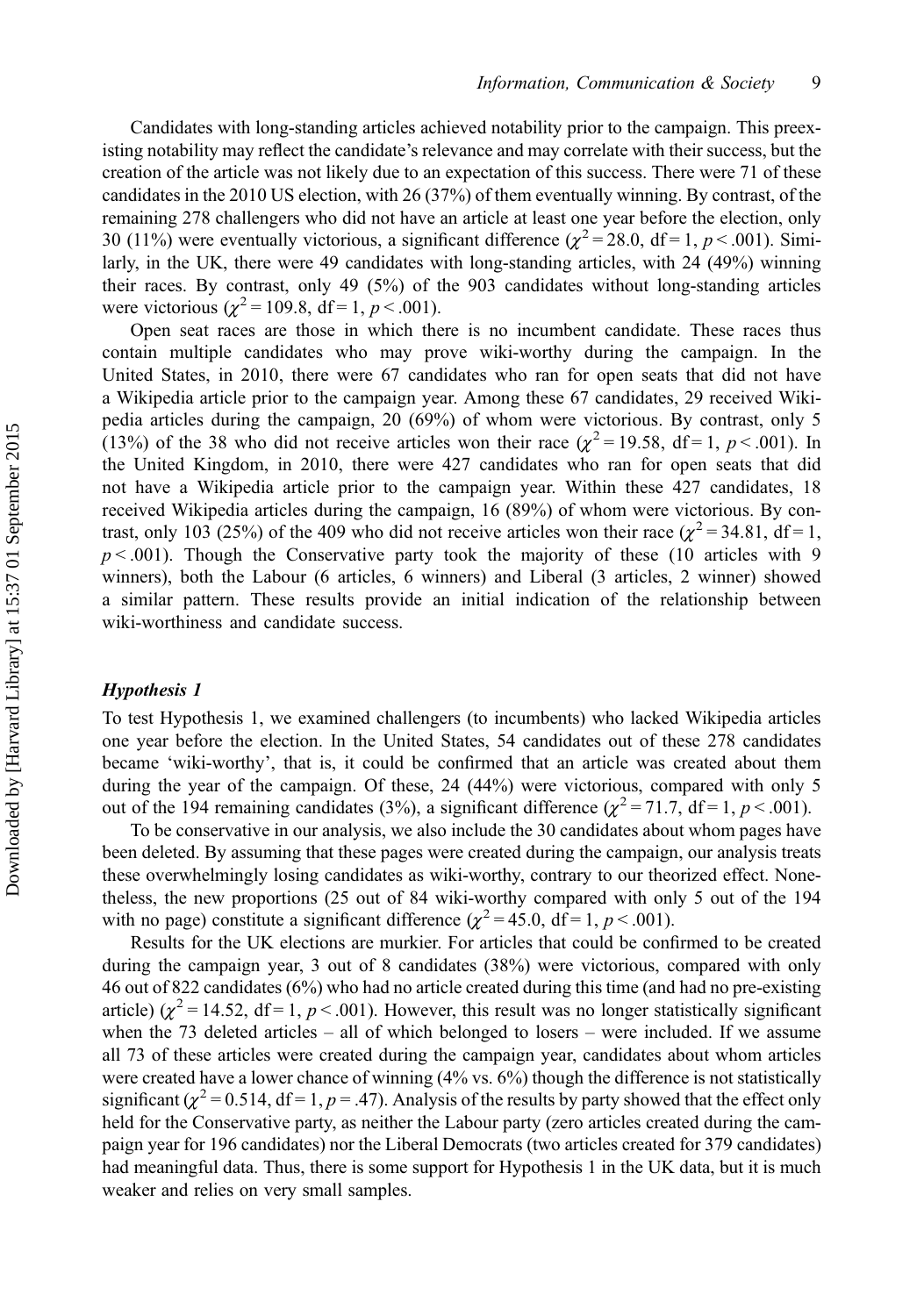### Hypothesis 2

#### Endogeneity

Because Wikipedia articles can disseminate information about a candidate, candidates with articles may have a better chance of winning because of the article itself. Wiki-worthy candidates thus may be more successful irrespective of whether the article's creation reflects an expectation of their success. To test for this explanation, we examine whether there is a relationship between the attention received by candidate's Wikipedia article and their success. Candidate success, measured by both eventual victory and eventual vote-share, was regressed on the number of page-views for each candidate's article beginning 120 days prior to the date of the election for which such data could be obtained (using only candidates with pages that existed 120 days prior to the election, including those created a year or more before) ( $N=98$  in US,  $N=49$  in UK). Total page-views are neither positive nor significant predictors of either candidate victory or eventual vote-share, and the R-squared in each regression is less than 1%, suggesting that the article's presence is not responsible for the association between its existence and the candidate's success.

### Common causes

For Hypothesis 2 to be supported, the relationship between wiki-worthiness (article creation) and success must also hold after controlling for three factors: news media coverage, campaign spending, and whether the candidate held local office. We ran two sets of logistic regressions, one in which the outcome variable was the election success (winner) and one in which the outcome variable was wiki-worthiness (page created campaign year). As expected, when examined on their own, each of our potential common causes shows a significant relationship to both electoral success and wiki-worthiness. However, including these factors does not eliminate the statistical relationship between wiki-worthiness and electoral success. [Table 1\(](#page-10-0)a) shows the results for all election outcomes (including those where candidates had long-standing pages). As can be seen in column 4, when controlling for these common causes, wiki-worthy candidates are more likely to win elections. The relationship also holds when additional predictive information (President's party, prior party vote-share) is included. Results, shown in [Table 1](#page-10-0)(b), were similar when predicting article creation (excluding those with long-standing pages). These results, together with the test for endogeneity, support Hypothesis 2.

#### Hypothesis 3

Hypothesis 3 predicted that during the campaign year, a Wikipedia article will be more likely to be created for a candidate when expectations for the candidate's success are higher.

We test for this association using a hazard model of the likelihood of an article being created in a given month. We include the same predictors as in our full model and then add the Cook Report expectations for the race prior to that month. [Table 2](#page-11-0) shows these results. In the first column, the significant parameters from the logistic regression model are included only. The second column shows the results when the time varying covariate 'Recent Cook expectations' is included. As before, local office holding ( $p < .05$ ) remains a significant predictor of an article being created, while campaign spending remains very close to significance  $(p)$  $= .053$ ). A candidate's eventual victory, however, is no longer significant ( $p = .23$ ). At the same time, the expectations for the candidate immediately prior to that month are a significant indicator of an article being created in the subsequent month. Models using a candidate's eventual vote-share rather than the dichotomous winner variable provided substantively the same result: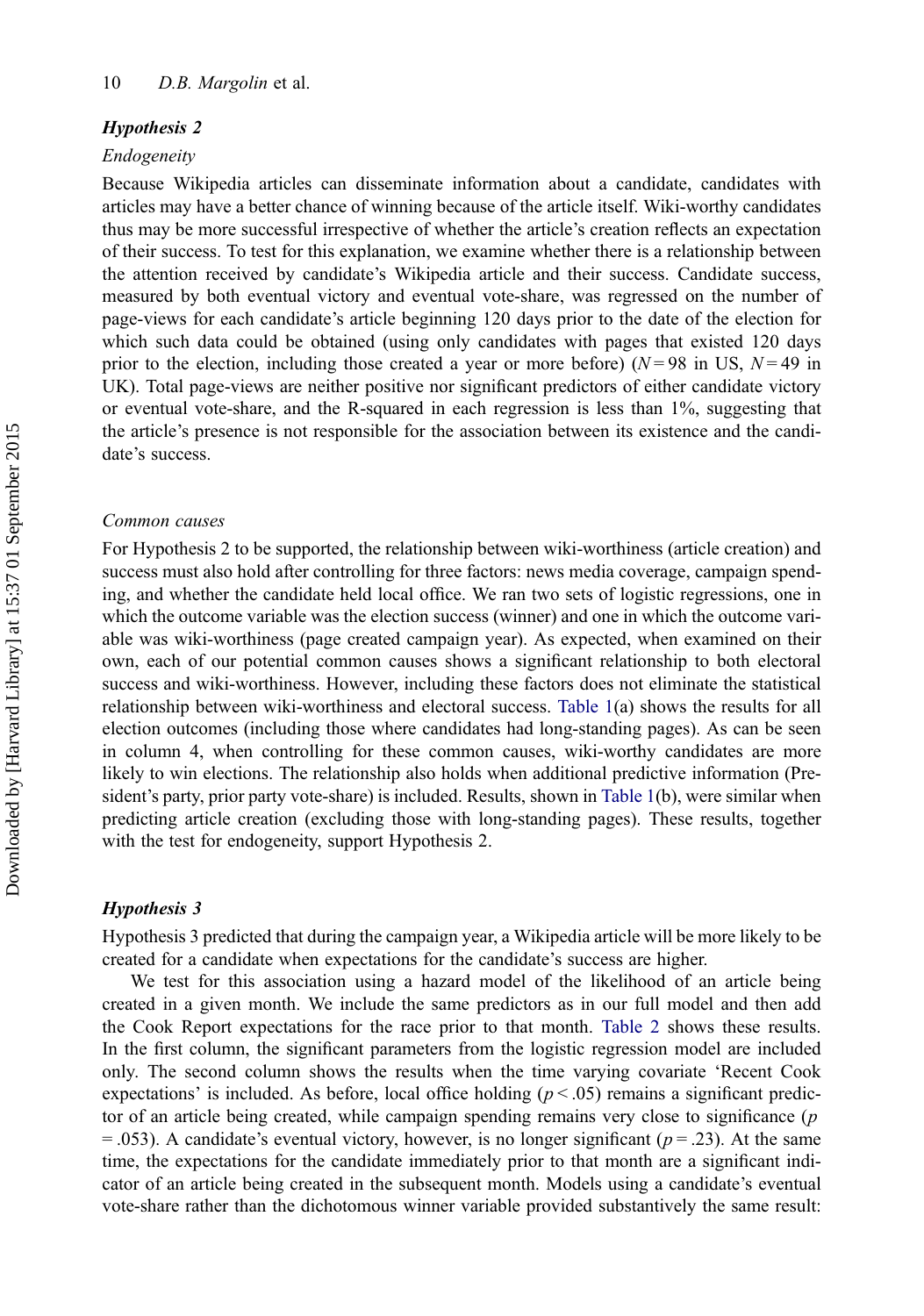|                                                                                                            | Dependent variable:                                     |                              |                              |                                                                                           |                                                                                   |                                                                                 |                                                                             |  |  |
|------------------------------------------------------------------------------------------------------------|---------------------------------------------------------|------------------------------|------------------------------|-------------------------------------------------------------------------------------------|-----------------------------------------------------------------------------------|---------------------------------------------------------------------------------|-----------------------------------------------------------------------------|--|--|
|                                                                                                            | Odds of candidate victory                               |                              |                              |                                                                                           |                                                                                   |                                                                                 |                                                                             |  |  |
|                                                                                                            | (1)                                                     | (2)                          | (3)                          | (4)                                                                                       | (5)                                                                               | (6)                                                                             | (7)                                                                         |  |  |
| (a)<br>Mentions in<br>news media<br>Campaign<br>expenditure<br>Local office<br>holder<br>President's party | $0.508***$<br>(0.098)                                   | $0.001***$<br>(0.0002)       | $1.752***$<br>(0.323)        | $0.375**$<br>(0.142)<br>$0.001***$<br>(0.0002)<br>$1.484***$<br>(0.402)                   | $0.382**$<br>(0.143)<br>$0.001**$<br>(0.0002)<br>$0.993*$<br>(0.445)<br>-4.076*** | $0.478**$<br>(0.185)<br>0.0005<br>(0.0003)<br>$1.530**$<br>(0.509)<br>-4.467*** | $0.472*$<br>(0.187)<br>0.0004<br>(0.0003)<br>1.352*<br>(0.563)<br>-4.353*** |  |  |
| Prior party vote-<br>share<br>Long-standing<br>page                                                        |                                                         |                              |                              |                                                                                           | (1.010)<br>9.557***<br>(2.420)                                                    | (1.141)<br>11.056***<br>(2.644)                                                 | (1.133)<br>$10.623***$<br>(2.691)<br>0.599<br>(0.858)                       |  |  |
| Page created<br>campaign<br>Constant                                                                       | $-2.886***$<br>(0.314)                                  | $-2.818***$<br>(0.272)       | $-2.144***$<br>(0.193)       | $1.037*$<br>(0.410)<br>$-4.346***$<br>(0.549)                                             | $-6.245***$<br>(0.996)                                                            | $1.578**$<br>(0.532)<br>$-7.754***$<br>(1.288)                                  | 1.935*<br>(0.758)<br>–7.829***<br>(1.310)                                   |  |  |
| Observations<br>Log likelihood<br>Akaike inf. crit.                                                        | 349<br>$-138.275$<br>280.549                            | 312<br>$-109.914$<br>223.828 | 349<br>$-137.819$<br>279.638 | 284<br>$-85.059$<br>180.119                                                               | 278<br>$-73.067$<br>158.134                                                       | 254<br>$-57.454$<br>128.908                                                     | 254<br>$-57.206$<br>130.412                                                 |  |  |
|                                                                                                            | Dependent variable:                                     |                              |                              |                                                                                           |                                                                                   |                                                                                 |                                                                             |  |  |
|                                                                                                            | Odds that page is created for candidate during campaign |                              |                              |                                                                                           |                                                                                   |                                                                                 |                                                                             |  |  |
|                                                                                                            | (1)                                                     | (2)                          | (3)                          | (4)                                                                                       | (5)                                                                               |                                                                                 |                                                                             |  |  |
| (b)<br>Mentions in<br>news media<br>Campaign<br>expenditure<br>Local office<br>holder<br>President's party | $0.251**$<br>(0.089)                                    | $0.002***$<br>(0.0003)       | 1.974***<br>(0.470)          | 0.047<br>(0.120)<br>$0.001***$<br>(0.0004)<br>$1.661**$<br>(0.565)<br>$-0.223$<br>(0.451) | 0.005<br>(0.126)<br>$0.001**$<br>(0.0004)<br>$1.611**$<br>(0.574)<br>0.055        |                                                                                 |                                                                             |  |  |
| Prior party vote-<br>share<br>Winner                                                                       |                                                         |                              |                              | 2.336<br>(2.098)                                                                          | (0.465)<br>0.909<br>(2.264)<br>1.647*<br>(0.756)                                  |                                                                                 |                                                                             |  |  |
| Constant                                                                                                   | $-1.274***$<br>(0.221)                                  | $-1.456***$<br>(0.208)       | $-1.030***$<br>(0.150)       | $-2.282***$<br>(0.694)                                                                    | $-1.905**$<br>(0.732)                                                             |                                                                                 |                                                                             |  |  |
| Observations<br>Log likelihood<br>Akaike inf. crit.                                                        | 254<br>$-152.188$<br>308.376                            | 219<br>$-117.216$<br>238.431 | 254<br>$-146.228$<br>296.456 | 192<br>$-97.683$<br>207.367                                                               | 192<br>$-94.976$<br>203.952                                                       |                                                                                 |                                                                             |  |  |

<span id="page-10-0"></span>Table 1. (a) Electoral success and (b) article creation during campaign year.

\*\*\* $p < .001$ .

 $*_{p}$  < .05.

<sup>\*\*</sup> $p < .01$ .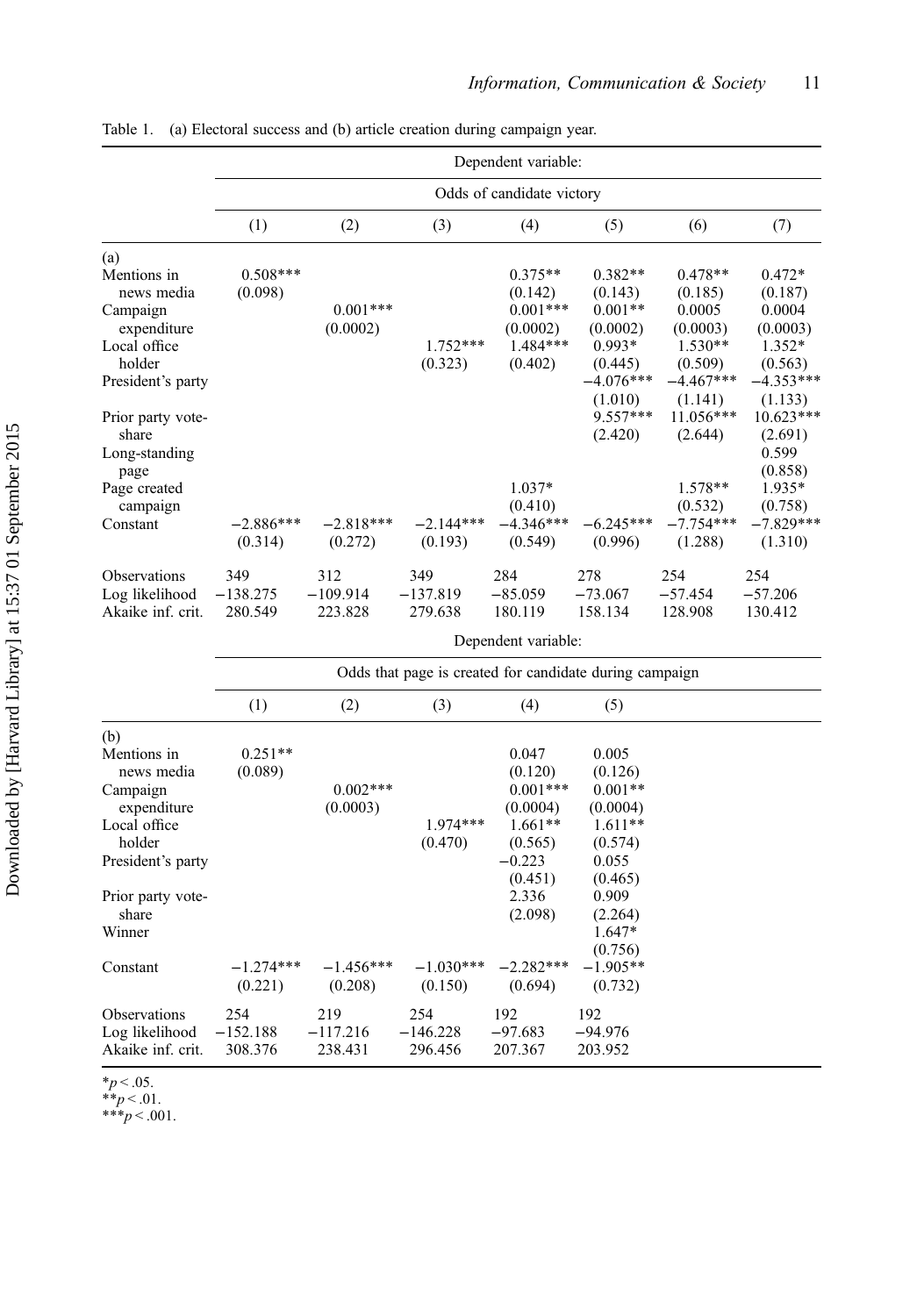## <span id="page-11-0"></span>12 D.B. Margolin et al.

|                         |                                                                   | Dependent variable:  |  |  |  |
|-------------------------|-------------------------------------------------------------------|----------------------|--|--|--|
|                         | Hazard that page is created for candidate during a given<br>month |                      |  |  |  |
|                         | (1)                                                               | (2)                  |  |  |  |
| Mentions in news media  | 0.080                                                             | 0.047                |  |  |  |
|                         | (0.098)                                                           | (0.102)              |  |  |  |
| Campaign expenditure    | $0.0003**$                                                        | 0.0002               |  |  |  |
|                         | (0.0001)                                                          | (0.0001)             |  |  |  |
| Local office holder     | $1.003**$                                                         | $0.889*$             |  |  |  |
|                         | (0.344)                                                           | (0.359)              |  |  |  |
| President's party       | 0.315                                                             | 0.427                |  |  |  |
|                         | (0.430)                                                           | (0.419)              |  |  |  |
| Prior party vote-share  | 0.189                                                             | $-2.209$             |  |  |  |
|                         | (2.028)                                                           | (2.466)              |  |  |  |
| Winner                  | $0.999*$                                                          | 0.490                |  |  |  |
|                         | (0.416)                                                           | (0.492)              |  |  |  |
| Recent cook expectation |                                                                   | $0.514*$             |  |  |  |
|                         |                                                                   | (0.248)              |  |  |  |
| Observations            | 2,343                                                             | 2,343                |  |  |  |
| $R^2$                   | 0.017                                                             | 0.019                |  |  |  |
| Max. possible $R^2$     | 0.186                                                             | 0.186                |  |  |  |
| Log likelihood          | $-220.734$                                                        | $-218.444$           |  |  |  |
| Wald test               | $45.790***$ (df = 6)                                              | $53.810***$ (df = 7) |  |  |  |
| LR test                 | $40.091***$ (df = 6)                                              | $44.669***$ (df = 7) |  |  |  |
| Score (Logrank) test    | $58.245***$ (df=6)                                                | $68.891***$ (df = 7) |  |  |  |

Table 2. Predicting the creation of a Wikipedia article during campaign year.

\*\*\* $p < .001$ .

recent expectations, as measured by the Cook Report, are a significant predictor of article creation, supporting Hypothesis 3.

### Research question 1

Research question 1 asks whether Wikipedia article creation is a useful predictor of upcoming electoral success over and above typical predictors. Improving performance for these elections is difficult because most challenges to incumbents in US Congressional elections are 'uncompetitive', making the result largely known in advance (Campbell, [2012\)](#page-15-0). In our data, one year prior to the election, the Cook Report identified 270 out of our 349 races as cases as 'Solid Incumbent'. Of these 270, 260 (96%) were won by the incumbent. Of the remaining 79 races, which we will call 'competitive', 43 (58%) were won by the challenger. Thus, the bulk of our cases can be accurately predicted without the aid of any control variables simply by picking the incumbent. Thus, to assess the predictive value of Wikipedia article creation, we compared models both for all races and for competitive races only.

[Table 3](#page-12-0) shows the results of these predictions. The models are compared for mean differences in overall accuracy, true positive rate (the portion of true winners accurately detected by the model), and the true negative rate (the portion of true losers accurately detected by the model). Results show that when predicting all races Wikipedia page creation information does not significantly improve baseline models. For competitive races, Wikipedia page creation information adds

 $*_{p}$  < .05. \*\* $p < .01$ .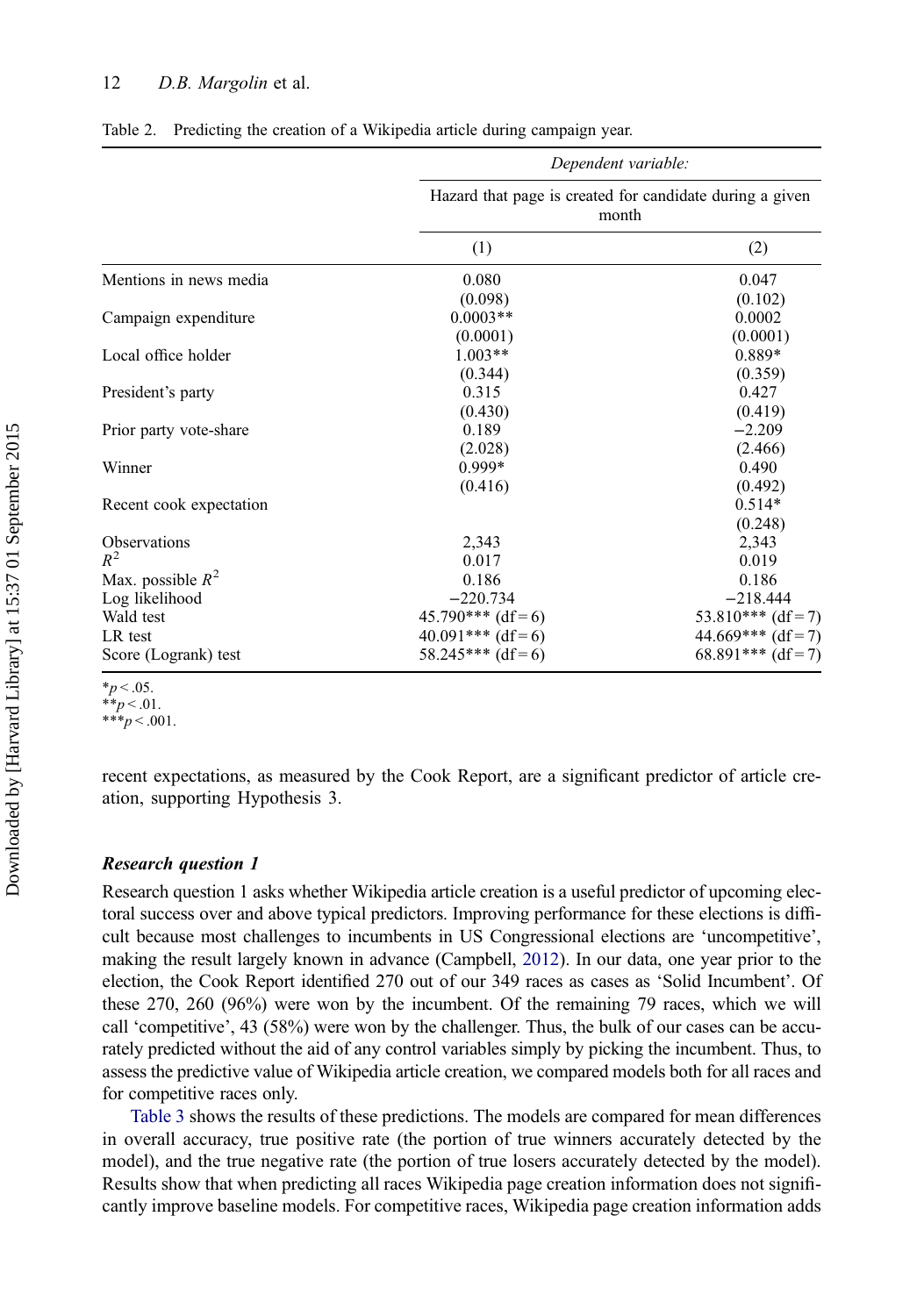| Model                                  | Accuracy | True positive rate | True negative rate |  |
|----------------------------------------|----------|--------------------|--------------------|--|
| All races $(N=349)$                    |          |                    |                    |  |
| Controls                               | 0.88     | 0.646              | 0.936              |  |
|                                        | (0.003)  | (0.01)             | (0.003)            |  |
| $Controls + Page created campaign$     | 0.883    | 0.654              | 0.941              |  |
|                                        | (0.003)  | (0.012)            | (0.002)            |  |
| Mean improvement with article creation | 0.003    | 0.008              | 0.005              |  |
| Competitive races $(N=79)$             |          |                    |                    |  |
| Controls                               | 0.792    | 0.936              | 0.571              |  |
|                                        | (0.007)  | (0.006)            | (0.015)            |  |
| $Controls + Page created campaign$     | 0.814    | 0.899              | 0.705              |  |
|                                        | (0.007)  | (0.009)            | (0.013)            |  |
| Mean improvement with article creation | $0.022*$ | $-0.037**$         | $0.134***$         |  |

### <span id="page-12-0"></span>Table 3. Prediction model results.

Means (and standard errors) of 200 runs

#### $*_{p}$  < .05. \*\* $p < .01$ .

\*\*\* $p < .001$ .

a modest though significant improvement. Accuracy for competitive races is 2% better when wiki-worthiness is included. In particular, while the baseline models of competitive races appear to favor guessing that challengers will win, correctly identifying 94% of winners but only 57% of losers, models that include wiki-worthiness are less sanguine about the prospects of challengers who do not receive articles, correctly identifying slightly fewer winners (90%), but gaining in identifying losers (71%).

## Discussion

### Review of findings

Our results show a consistent relationship between a candidate's notability within Wikipedia and expectations for their success in an upcoming election. In both the United States and the United Kingdom, candidates for whom stand-alone Wikipedia pages were created were more likely to win their elections. Further analysis on US data revealed that this effect at least partially reflects expectations of a candidate's victory.

The official description of Wikipedia's verifiability and notability standards does not state that candidates that are expected to win an upcoming election meet these standards. Rather, the correlation between wiki-worthiness and electoral success appears to be a matter of how Wikipedia's contributors interpret the standards. Specifically, Wikipedians seem to feel that a candidate with better prospects for success is more 'notable', that is, relevant to Wikipedia's users and mission.

Consistent with other findings for prediction markets (Jackman, [2015\)](#page-15-0), these judgments appear to largely reflect information already observable in the political information environment. Inclusion of Wikipedia article creation does not significantly improve election prediction over baseline fundamentals models when applied to all races, and only modestly improves predictions of competitive races. Rather, the association appears to reflect Wikipedians' responses to the political information environment.

### Implications for further research

Our findings suggest that Wiki-worthiness reflects the judgments individuals make about the information other members of the community possess and are willing to act on, rather than the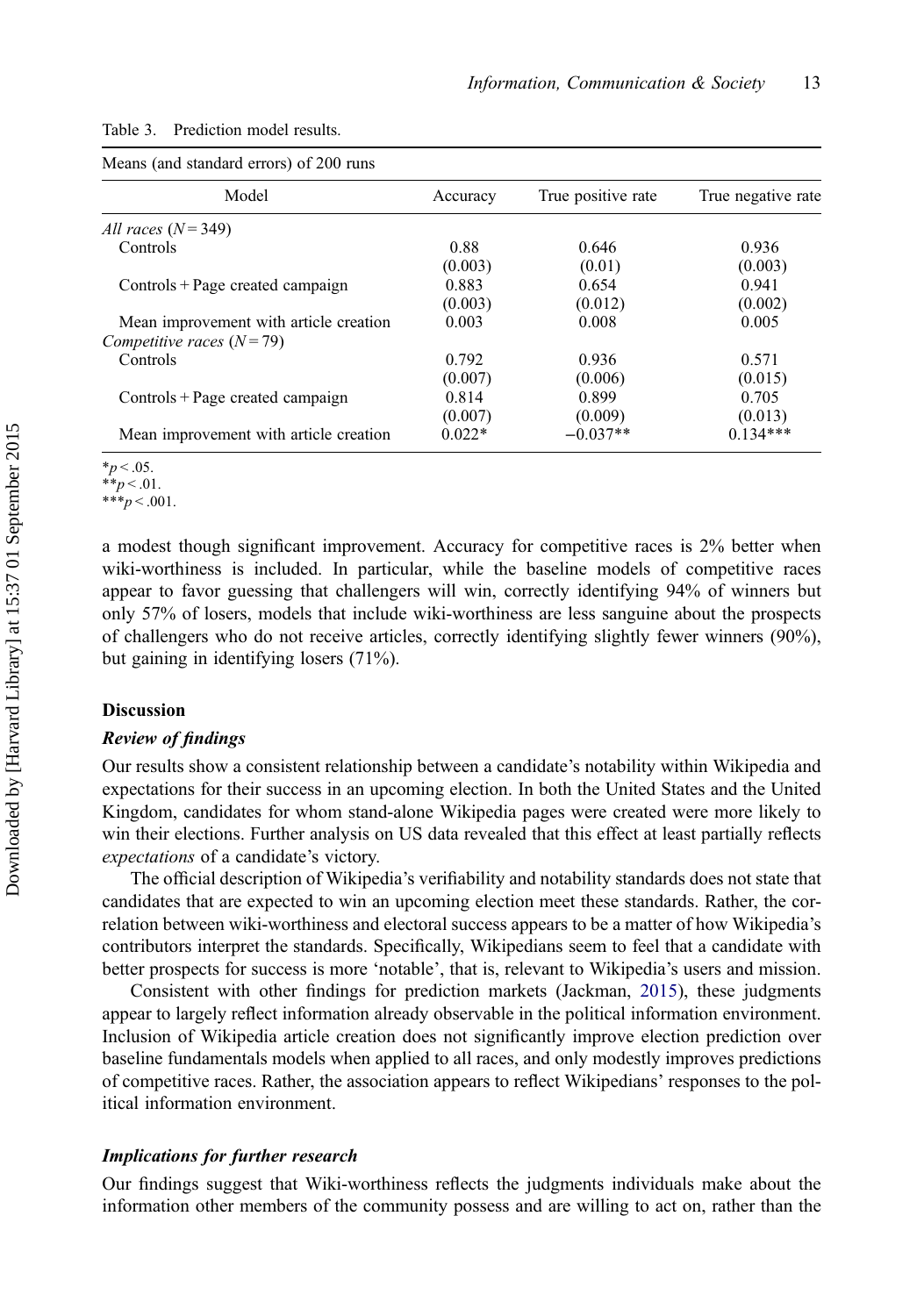aggregations of their personal intentions. Is this response specific to Wikipedia or present in other socio-technical systems? While the explicit enforcement of a 'notability standard' is unique to Wikipedia, the theoretical model that predicts the observed association applies more broadly. It is thus plausible that in any socio-technical system, or sub-community within a system where relevance and information utility play an important role, worthiness and expected success will be correlated. It is not clear if or when such dynamics generalize to Twitter, Facebook or other systems, but if these dynamics do infiltrate these environments, they will interfere with purely 'poll'-like analyses that assume that individuals' contributions simply reflect their own, personal opinions.

Our analysis does not invalidate the 'poll' model, but rather suggests that it should be complemented with analysis from a 'prediction market' perspective. In many datasets, multiple processes may operate; such mechanisms from a combination of models should be examined. In particular, a more comprehensive approach in which sentiment is measured after controlling for relevance might improve the performance of more poll-like algorithms.

More theoretically, these findings suggest the possibility of interesting self-reinforcing feedback loops within news media and socio-technical systems. In particular, much as the spiral of silence discourages individuals from articulating views they perceive to be unpopular, thus extending the collective perception of this lack of popularity (Noelle-Neiman, [1974](#page-16-0)), the perception that candidates (or possibly issues) 'can't win' may discourage collective research about them, leading them to be less well recognized and understood, and thus perceived as less legitimate or viable options. This 'spiral of mootness' may subtly act to discourage the productive discussion of political alternatives. Further research might consider whether such spirals are harmful to democratic processes and, if so, how they might be mitigated.

In addition, we find that the wiki-worthiness effect is robust to raw mentions of a candidate in the news media; however, it is not clear if the expectations of relevance are built from news media reports or other sources of information about public opinion. If news media are responsible, it is also not clear if these expectations are conveyed indirectly through framing or directly through the reporting of poll numbers or other explicit statements about candidate prospects. Further research might examine whether expectations of relevance can be 'induced' through different framings of campaign news without explicit mentions of such expectations.

#### Limitations

First, as in any study of observational data, inferences regarding causality are tendentious. Researchers should thus consider the implications of the claims in this paper for other Wikipedia datasets, other socio-technical systems, and conventional news media and how they might be tested within them.

Second, the inferences drawn with respect to alternative explanations, particularly with regard to mentions in the news media and campaign spending, are merely suggestive. These measures are only approximations of the source material available for verification on a political candidate. If more precisely measured, differences in the kind of national media coverage, or in the form and extent of local media coverage, might further refine the interpretation of the observed effect.

In addition, as we have argued, one of the benefits of using a theoretical model as a basis for predictions is the ability to use the theory to help identify relevant boundary conditions. In this case, we note that in many political systems, individuals cast votes for parties as a whole, with candidates officially selected only after the election is complete and the party's seats are allocated. In these cases, our mechanism will have limited applicability, because individuals' expectations about election outcomes cannot be directed toward particular, individual candidates.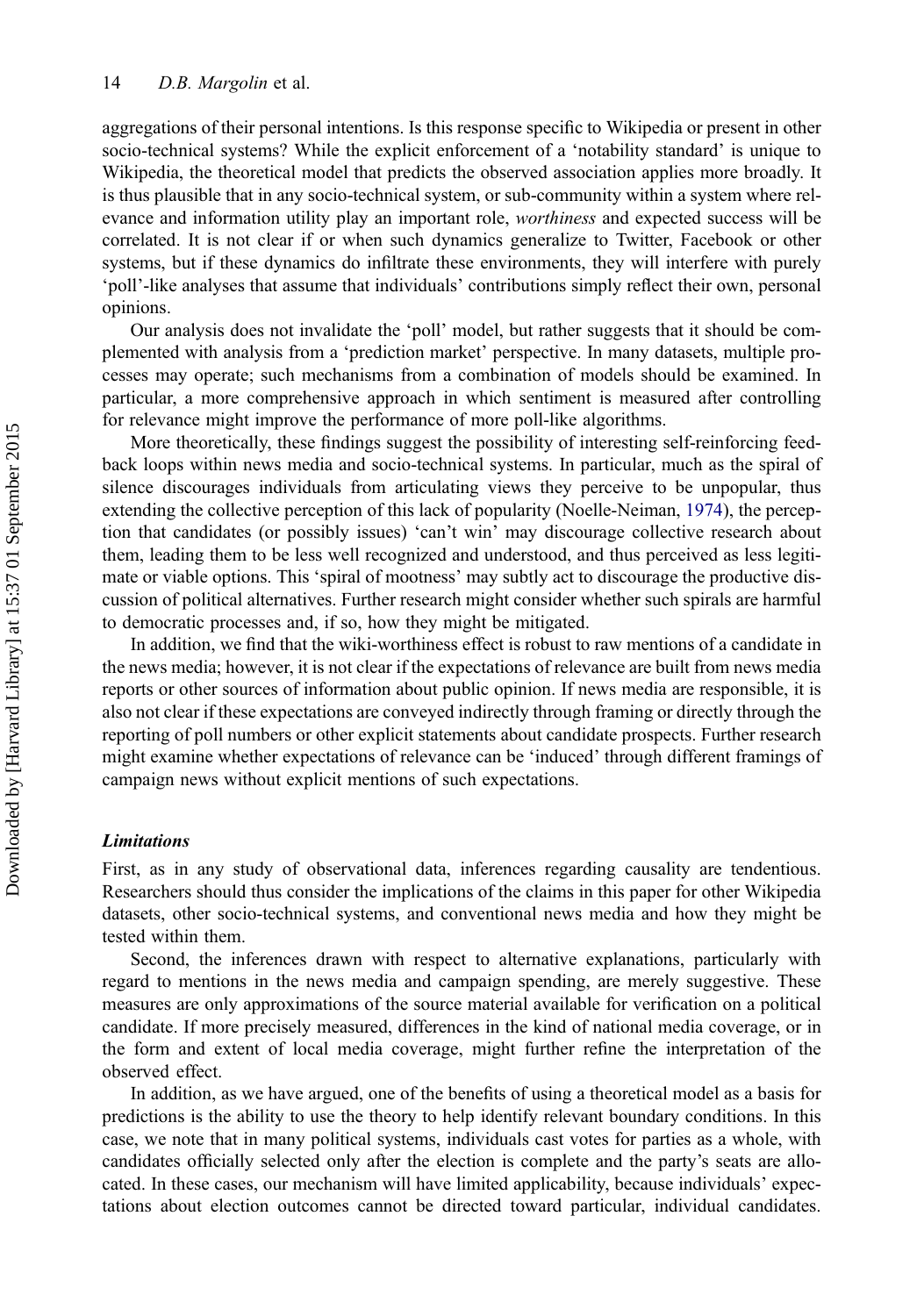<span id="page-14-0"></span>Furthermore, Wikipedia is an evolving socio-technical system. The inferences drawn in this paper are based on the fact that in 2010, Wikipedia allowed its editors and participants to freely choose whether to create articles for challengers in the US and UK elections. Changes or 'drifts' in Wikipedia norms or the extent of its use might shift these relationships (Lazer et al., [2014](#page-15-0)).

## Acknowledgement

The authors would like to thank David Rohde for his generosity in supplying data on candidate quality.

## Funding

This initial conceptualization of this research and the analysis of the data from the United Kingdom was funded by the Intelligence Advanced Research Projects Activity (IARPA) via Department of Interior National Business Center (DoI/NBC) contract number D12PC00285. The analysis of the US data was supported by Northeastern University. The US Government is authorized to reproduce and distribute reprints for Governmental purposes notwithstanding any copyright annotation thereon.

### Disclosure statement

No potential conflict of interest was reported by the authors. The views and conclusions contained herein are those of the authors and should not be interpreted as necessarily representing the official policies or endorsements, either expressed or implied, of IARPA, DoI/NBE, or the US Government.

#### **Notes**

- 1. <http://en.wikipedia.org/w/api.php>, [https://www.mediawiki.org/wiki/API:Main\\_page](https://www.mediawiki.org/wiki/API:Main_page).
- 2. <http://dumps.wikimedia.org/other/pagecounts-raw/>.
- 3. <http://developer.daylife.com/docs>.
- 4. [http://cookpolitical.com/house/charts/race-ratings.](http://cookpolitical.com/house/charts/race-ratings)

#### Notes on contributors

Drew Margolin is an assistant professor in the Department of Communication at Cornell University. His research focuses on the mechanisms that shape the production of individual and institutional discourse on the Internet and social media.

Sasha Goodman is a post-doctoral research fellow in the Political Science Department at Northeastern University and an affiliate of the Harvard Institute for Quantitative Social Science. His research focuses on organizational theory and political organizations.

Brian Keegan is a post-doctoral research fellow at in the Political Science Department at Northeastern University and an affiliate of the Harvard Institute of Quantitative Social Science. He researches social networks and online collaboration using computational social science.

Yu-Ru Lin is an assistant professor in the School of Information Sciences at the University of Pittsburgh. Her work focuses on social and political networks as well as computational and visualization methods for understanding network data.

David Lazer is a professor in the Political Science Department and the College of Computing and Information Science at Northeastern University and a Visiting Scholar at the Harvard Kennedy School. He works in the intersection of computational social science, political science, and social networks.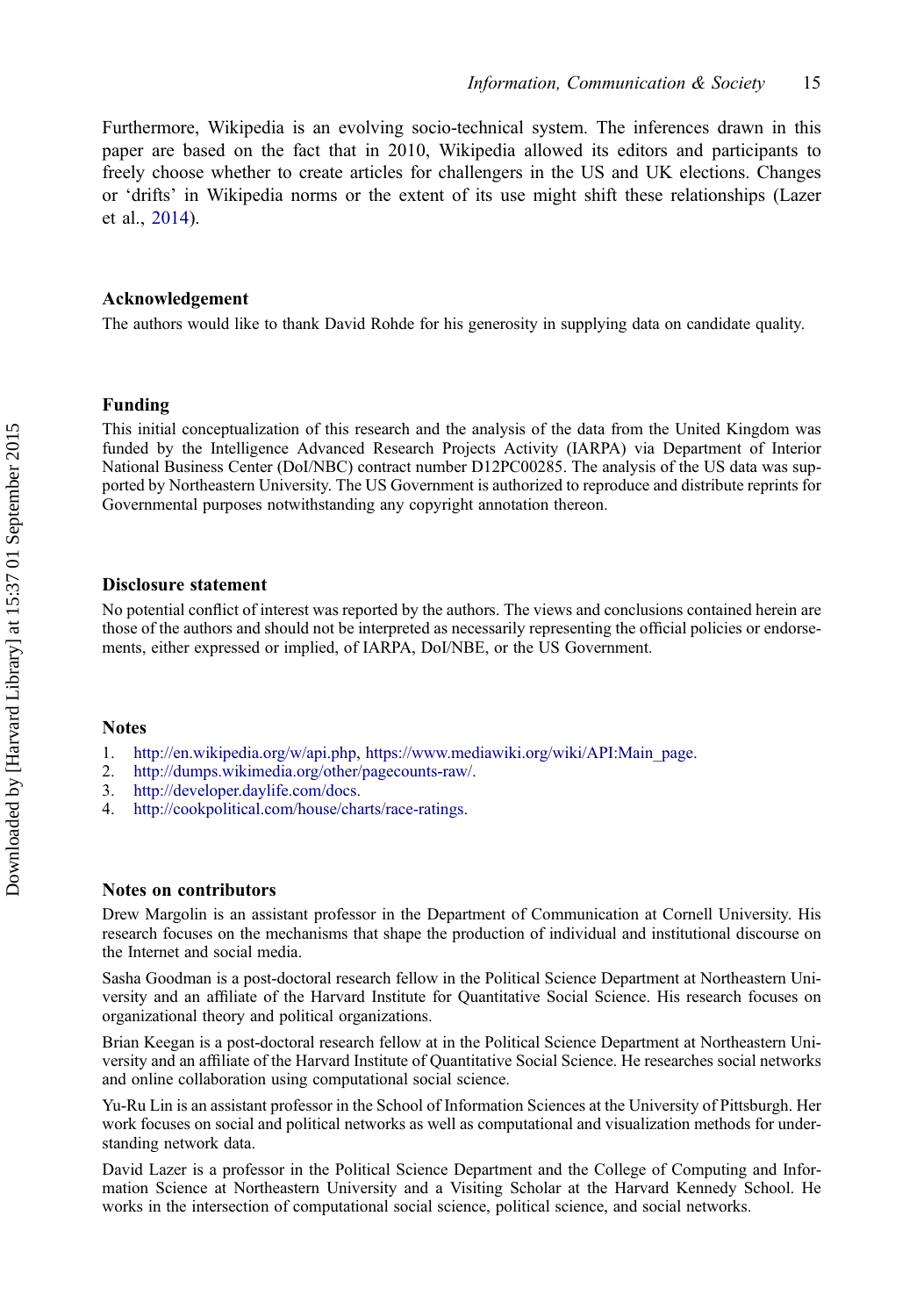#### <span id="page-15-0"></span>References

- Anthony, D., Smith, S. W., & Williamson, T. (2009). Reputation and reliability in collective goods: The case of the online encyclopedia Wikipedia. Rationality and Society, 21(3), 283–306. [doi:10.1177/](http://dx.doi.org/10.1177/1043463109336804) [1043463109336804](http://dx.doi.org/10.1177/1043463109336804)
- Arrow, K. J., Forsythe, R., Gorham, M., Hahn, R., Hanson, R., Ledyard, J. O., … Zitzewitz, E. (2008). The promise of prediction markets. Science, 320(5878), 877–878. [doi:10.1126/science.1157679](http://dx.doi.org/10.1126/science.1157679)
- Barzilai-Nahon, K. (2008). Toward a theory of network gatekeeping: A framework for exploring information control. Journal of the American Society for Information Science and Technology, 59(9), 1493–1512. [doi:10.1002/asi.20857](http://dx.doi.org/10.1002/asi.20857)
- Berg, J., Nelson, F., & Rietz, T. (2007). Prediction market accuracy in the long run. International Journal of Forecasting, 24(2), 285–300.
- Brown, A. R. (2011). Wikipedia as a data source for political scientists: Accuracy and completeness of coverage. PS: Political Science & Politics, 44(02), 339–343. [doi:10.1017/S1049096511000199](http://dx.doi.org/10.1017/S1049096511000199)
- Campbell, J. E. (2012). Forecasting the presidential and congressional elections of 2012: The trial-heat and the seats-in-trouble models. PS: Political Science & Politics, 45(04), 630–634. [doi:10.1017/](http://doi.org/10.1017/S104909651200090X) [S104909651200090X](http://doi.org/10.1017/S104909651200090X)
- Cattani, G., Ferriani, S., & Allison, P. D. (2014). Insiders, outsiders, and the struggle for consecration in cultural fields: A core-periphery perspective. American Sociological Review, 79(2), 258–281. [doi:10.1177/](http://dx.doi.org/10.1177/0003122414520960) [0003122414520960](http://dx.doi.org/10.1177/0003122414520960)
- DiGrazia, J., McKelvey, K., Bollen, J., & Rojas, F. (2013). More tweets, more votes: Social media as a quantitative indicator of political behavior. PLoS ONE, 8(11), e79449. [doi:10.1371/journal.pone.0079449](http://dx.doi.org/10.1371/journal.pone.0079449)
- Erikson, R. S., & Palfrey, T. R. (1998). Campaign spending and incumbency: An alternative simultaneous equations approach. The Journal of Politics, 60(02), 355–373.
- FEC. (2010). Federal Elections 2010: Election results for the US Senate and the US house of representatives. Retrieved December 19, 2012, from <http://www.fec.gov/pubrec/fe2010/federalelections2010.shtml>
- Gayo-Avello, D., Metaxas, P. T., & Mustafaraj, E. (2011). Limits of electoral predictions using twitter. ICWSM. Retrieved from [http://www.aaai.org/ocs/index.php/ICWSM/ICWSM11/paper/viewPDFInterstitial/2862/](http://www.aaai.org/ocs/index.php/ICWSM/ICWSM11/paper/viewPDFInterstitial/2862/3254) [3254](http://www.aaai.org/ocs/index.php/ICWSM/ICWSM11/paper/viewPDFInterstitial/2862/3254)
- Gnisci, A., Van Dalen, A., & Di Conza, A. (2014). Interviews in a polarized television market: The Anglo-American watchdog model put to the test. *Political Communication*,  $3I(1)$ , 112–130. [doi:10.1080/](http://dx.doi.org/10.1080/10584609.2012.747190) [10584609.2012.747190](http://dx.doi.org/10.1080/10584609.2012.747190)
- Grossman, G. M., & Helpman, E. (2001). Special interest politics. Cambridge, MA: MIT Press.
- Hayes, A. F. (2005). Statistical methods for communication science. Mahwah, NJ: Lawrence Erlbaum.
- Heckman, J. J. (1979). Sample selection bias as a specification error. Econometrica: Journal of the Econometric Society, 47, 153–161.
- Hlavac, M. (2014). Stargazer: LaTeX code and ASCII text for well-formatted regression and summary stat-istics tables. R package version 5.0. [Retrieved from http://CRAN.R-project.org/package=stargazer](http://CRAN.R-project.org/package=stargazer)
- Hopmann, D. N., de Vreese, C. H., & Albaek, E. (2011). Incumbency bonus in election news coverage explained: The logics of political power and the media market. Journal of Communication,  $61(2)$ , 264–282. [doi:10.1111/j.1460-2466.2011.01540.x](http://dx.doi.org/10.1111/j.1460-2466.2011.01540.x)
- Jackman, S. (2015). All that glitters: The betting markets and the 2013 Australian Federal election. To appear. In C. Johnson & J. Wanna (Eds.), The Abbott's gambit: The 2013 Australian federal election (pp. 143–159). Canberra: Australian National University Press.
- Jacobson, G. C. (1989). Strategic politicians and the dynamics of US House elections, 1946–1986. The American Political Science Review, 83(3), 773–893.
- Jungherr, A., Jurgens, P., & Schoen, H. (2012). Why the pirate party won the German election of 2009 or The trouble with predictions: A response to Tumasjan, A., Sprenger, T. O., Sander, P. G., & Welpe, I. M. predicting elections with twitter: What 140 characters reveal about political sentiment. Social Science Computer Review, 30(2), 229–234. [doi:10.1177/0894439311404119](http://dx.doi.org/10.1177/0894439311404119)
- Keegan, B. C. (2013). A history of news work on Wikipedia. In Proceedings of ninth international symposium on Wikis and open collaboration. Hong Kong, China. New York, NY: ACM. Retrieved from <http://dl.acm.org/citation.cfm?id=2491062>
- Knobloch-Westerwick, S., & Kleinman, S. B. (2011). Preelection selective exposure: Confirmation bias versus informational utility. Communication Research, 39(2), 170–193. [doi:10.1177/](http://dx.doi.org/10.1177/0093650211400597) [0093650211400597](http://dx.doi.org/10.1177/0093650211400597)
- Lazer, D. M., Kennedy, R., King, G., & Vespignani, A. (2014). The parable of Google flu: Traps in big data analysis. Science, 343(6176), 1203–1205.